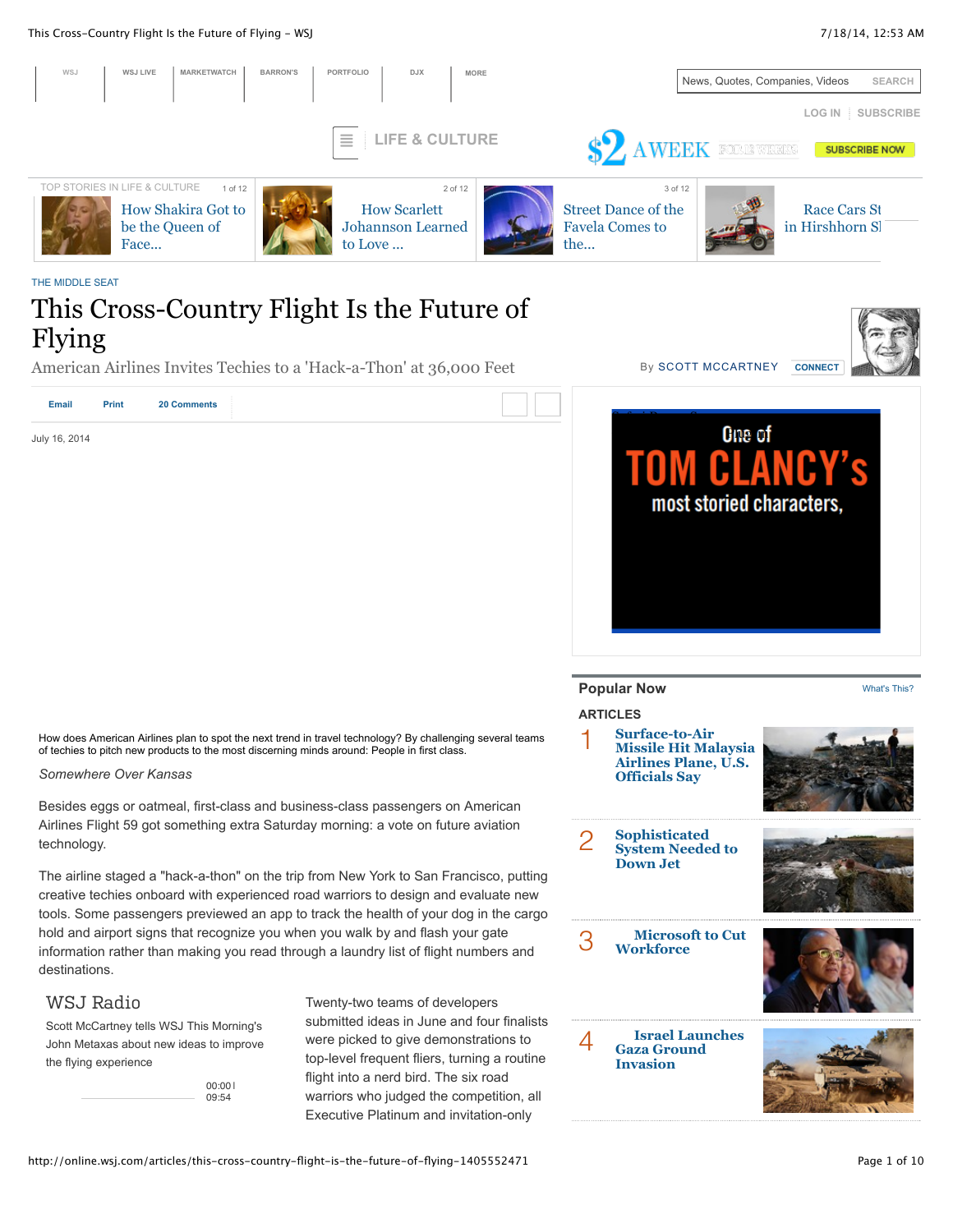Concierge Key frequent fliers at American who happened to be booked on Flight 59, voted on their two favorites. The winner got a commitment for 90 days of development work in the San Francisco-based Wearable World Labs incubator and the chance to convince American to adopt it.

["There](http://online.wsj.com/articles/this-cross-country-flight-is-the-future-of-flying-1405552471#)'[s a lot of innovation that needs to be done in aviation," said Aanarav Sareen,](http://online.wsj.com/articles/this-cross-country-flight-is-the-future-of-flying-1405552471#) one of the judges and a president of a New York online retail startup. "Flight delays and missed connections—that process is still painful.''

Technology has fundamentally changed travel, from how airlines price and sell tickets to self-service check-in and baggage tagging, mobile boarding passes on phones and instant public complaints.

But airlines are now struggling with what's next—the new apps that will delight customers, improve operations and give the first adopter an advantage over rival carriers. SITA, a technology consortium owned by airlines, and Virgin Atlantic have both been testing [Google](http://quotes.wsj.com/GOOGL) ([GOOGL -1.66%](http://quotes.wsj.com/GOOGL)) Glass—glasses with built-in computing [functions that would allow gate agents to scan boarding passes just by looking at](http://online.wsj.com/articles/this-cross-country-flight-is-the-future-of-flying-1405552471#) them, for example.



Karen Song demonstrates the Furry Flyer transmitter and app. *Marshall Crook/The Wall Street Journal*

[British Airways](http://quotes.wsj.com/ES/IAG) [[IAG.MC +1.51%](http://quotes.wsj.com/ES/IAG)] hosted a flight of entrepreneurs seeking ideas for the airline developments and tested a blanket that changes color with passenger mood. [Lufthansa](http://quotes.wsj.com/XE/LHA) ([LHA.XE -0.62%](http://quotes.wsj.com/XE/LHA)) announced earlier this week it will spend \$677 million on an innovations group over the next five years and establish an "innovation hub" in Berlin to be close to startup and digital technology developers there.

Airports are already installing beacons that will broadcast messages to smartphones in the vicinity, offering coupons at stores and restaurants as travelers wander by.

This hack-a-thon allowed American to spend time thinking about consumer innovations while most of its information technology work remains focused on the gargantuan task of splicing together dozens of its own crucial computer systems with US Airways.

To run the hack-a-thon Phillip Easter, American's director of mobile apps, teamed with Wearable World Inc., a San Francisco company pushing wearable technology innovation, a ripe area for airlines. Examples include noise-canceling Avegant headphones with a flip-down Augmented Reality video screen that passengers could rent for entertainment.



5

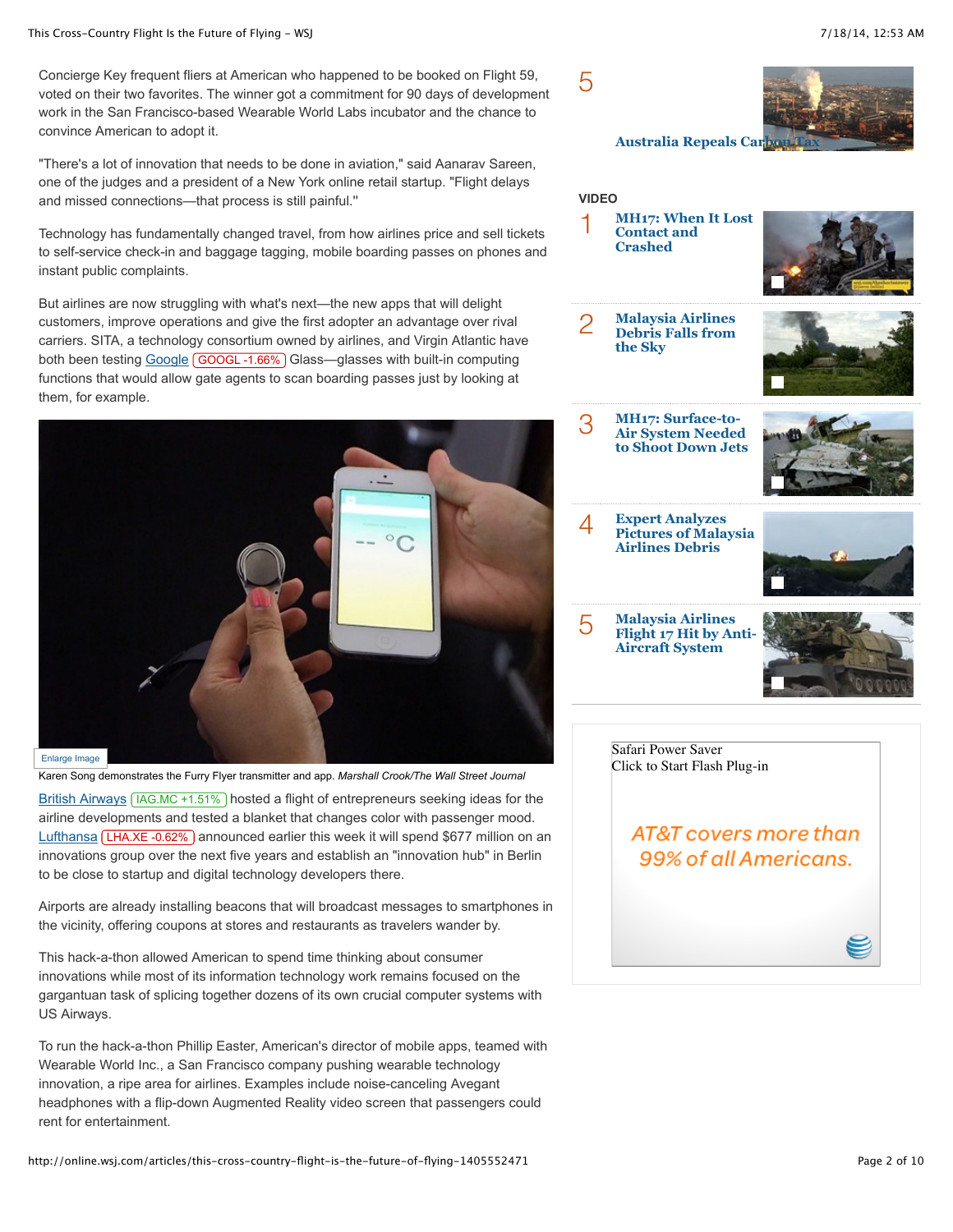Furry Flyers could show if a dog escaped its kennel in the cargo hold, so baggage handlers could be alerted and avoid opening the door and letting the animal run out of the plane. It could also monitor a pet's temperature. Version two would have streaming video and could monitor a pet's heart rate and hydration level.



The nagging question was whether the information would calm pet owners or make them more anxious. Not much can be done if a dog is upset, since there's no access to the cargo hold from the cabin.

"It definitely gives the owner a sense of control," Ms. Song said. "But we probably wouldn't allow it to over-alert the customer."

The judge's evaluation? "She's got more work to do," said Christopher Cagnazzi, a Concierge Key frequent flier.

InFlight Social, an app proposed by developer Peter Ma, would check socialmedia connections for passengers on flights. If the passenger opted in, the app would identify friends of friends from traveler's progress. *UsTwo* [Facebook](http://quotes.wsj.com/FB) ([FB -1.85%](http://quotes.wsj.com/FB)) or overlapping connections on LinkedIn.

"It happens a lot, especially when going to a conference," Mr. Ma said.

Other airlines have experimented with in-flight social media. He'd make his money by offering impulse purchases through airport gift shops, so one traveler could surprise another by having someone meet the flight with flowers or a gift.

David Mathews, developer of Proximity Signage, would have American's smartphone app connect with airport signs and display customized information: Bob, your flight to San Diego is at gate 12. Knowing that Bob's favorite is Peet's Coffee, Proximity would also tell Bob there's a Peet's by gate 14.

"I walk up to the sign and it knows me," said Mr. Mathews, a developer who helped bring the [television relay system Slingbox](http://online.wsj.com/articles/getting-rid-of-cable-tv-the-smartest-ways-to-cut-the-cord-1405472757) to market. His company, NewAer, has backing from **[Intel](http://quotes.wsj.com/INTC) ([INTC -2.74%](http://quotes.wsj.com/INTC))** and [Deutsche Telekom.](http://quotes.wsj.com/XE/DTE) [DTE.XE -0.74%](http://quotes.wsj.com/XE/DTE)

But he wasn't the winner. That honor went to 27-year-old Toph Brown, a project manager for UsTwo Studio Ltd., a 10-year-old London company best known for games such as the adventure puzzle Monument Valley. He started the competition with some "market research"—he and three teammates asked people on the streets of San Francisco what might most improve their travels.

"People said they feel like cattle and when they are away from home, they want to be connected," Mr. Brown said. So UsTwo came up with technology that would let a traveler designate one person to follow the traveler through each step of the trip, as one might with a **FedEx** ([FDX -1.61%](http://quotes.wsj.com/FDX)) package.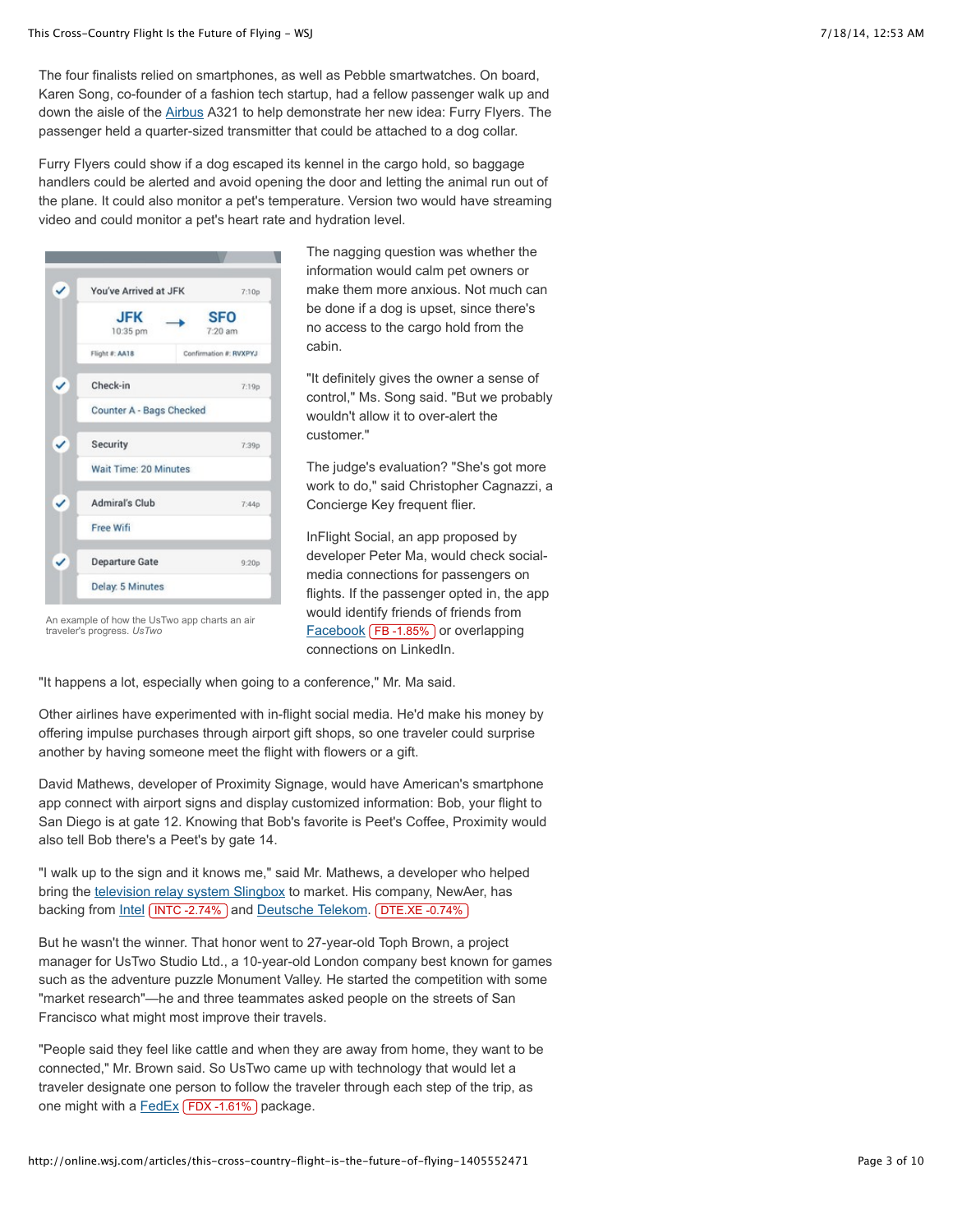When the traveler's smartphone passes beacons installed at airports, UsTwo lets the spouse, friend, colleague or administrative assistant know. When the traveler gets through TSA security screening, for example, the follower gets a notice and the app shows the traveler which gate to go to. At the gate, the app can pop up a boarding pass bar code.

The follower can also access menus of food for purchase on that flight and purchase a drink or a sandwich as a gift to the traveler. Then again, a spouse might find the traveler just ordered a giant cookie. "We're working a privacy setting into the menu," said Mr. Brown.

Judges asked if it was too invasive. Mr. Brown said UsTwo made a choice to only allow one person to track and use simple checkpoints such as airport arrival and boarding.

"You can build an experience layered on top that's going to be creepy or that's going to be sweet and authentic. We want to be authentic," Mr. Brown said. "The goal of our app is to string a light tether between two people when they travel."

Rick Elieson, American's vice president of global partner marketing, saw potential for the airline in letting parents track unaccompanied minors or families track elderly parents flying alone. He always texts his wife and sometimes his administrative assistant when he lands; UsTwo would do that automatically.

Mr. Easter said the technology could also help the airline. "If I know you got through TSA, I'll hang on to your seat. If you're not through yet, I know there's no way you'll make the flight," Mr. Easter said.

American says it plans to work with UsTwo to develop the app further and thinks all four finalists have potential. "It's a question of how quickly and how broadly we can do this," Mr. Elieson said.

But Mr. Cagnazzi, the Concierge Key frequent flier, had his own app idea he'd like airlines to adopt: Filling overhead bins efficiently so flights don't get delayed. Like a parking garage, "there should be electronics in the bins so they know when the bin is full. Put it on that display at the front door for flight attendants," he said. "They could even say to someone, over row 12 there's one spot left."

**Write to** Scott McCartney at [middleseat@wsj.com](mailto:middleseat@wsj.com)

## **Corrections & Amplifications**

Smartwatches made by Pebble were involved in the hack-a-thon flight. An earlier version of this article incorrectly referred to the company as Peeble. (July 17, 2014)

| Email | Print | <b>20 Comments</b> | <b>Order Reprints</b> |  |
|-------|-------|--------------------|-----------------------|--|
|-------|-------|--------------------|-----------------------|--|

## **[WSJ In-Depth](http://online.wsj.com/articles/this-cross-country-flight-is-the-future-of-flying-1405552471#)**



**[Costly Drug Is Denied;](http://online.wsj.com/articles/costly-drug-vertex-is-denied-and-medicaid-patients-sue-1405564205?mod=WSJ_article_EditorsPicks) Medicaid Takes Heat**



**[Buffett's Achilles' Heel:](http://online.wsj.com/articles/buffetts-achilles-heel-retail-investing-1405539148?mod=WSJ_article_EditorsPicks) Investing in Retail**



**[Egypt Tries to Broker](http://online.wsj.com/articles/israel-shoots-down-palestinian-drone-1405336514?mod=WSJ_article_EditorsPicks) Mideast Truce**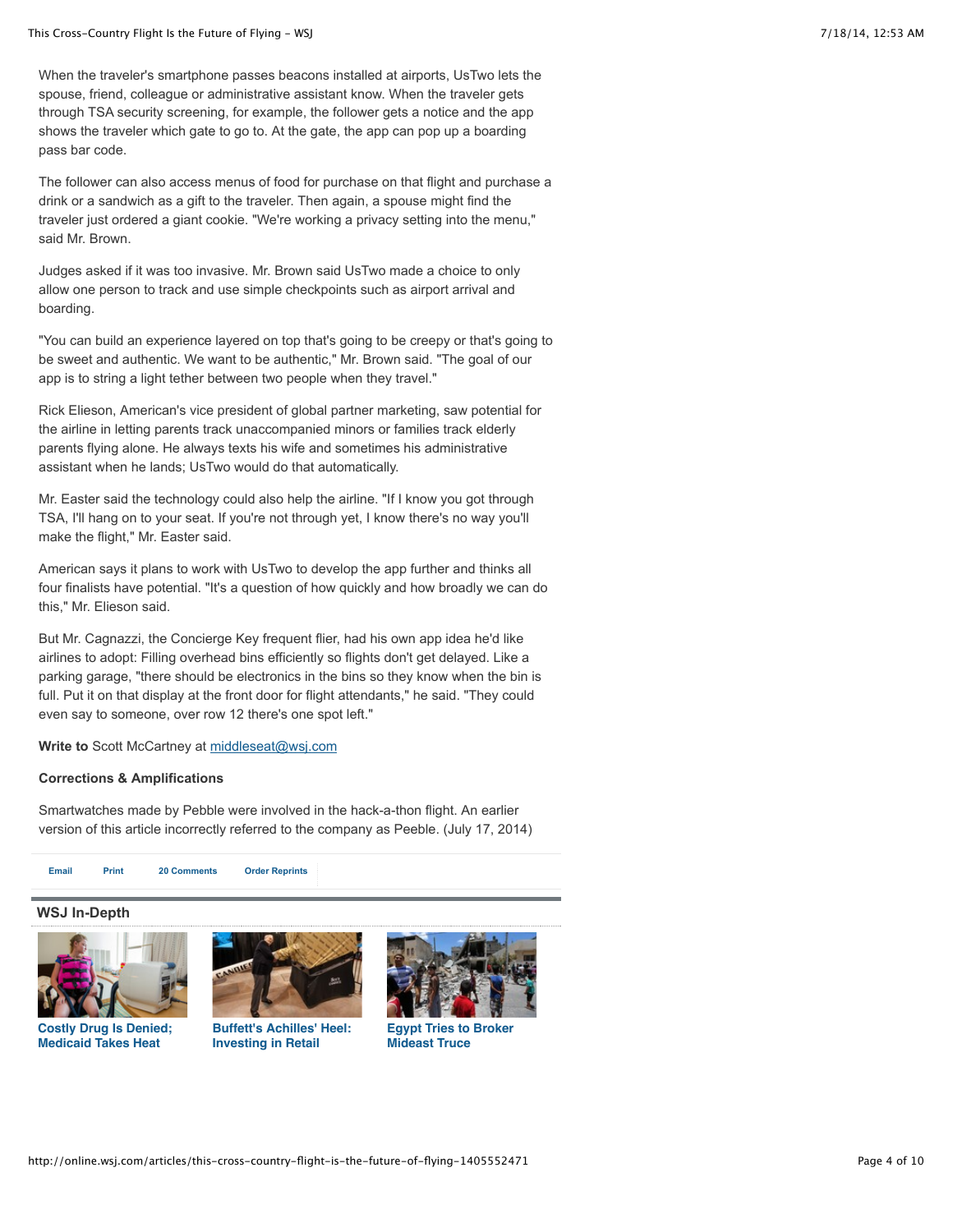

**[Pimco and Gross](http://online.wsj.com/articles/bond-giant-pimco-and-founder-bill-gross-struggle-to-heal-strains-1405392041?mod=WSJ_article_EditorsPicks) Struggle to Heal**

**SPONSORED RESULTS**

- 
- **[High Yield Savings Account](http://mm.chitika.net/track?xargs=3swTxvOU9JIdzZeSI2Lr43rBYd5pP4V03FTiYZTnamSwfL25Ayio%2FC%2BB2NotmBTgwv2yTNMzVgvPHcR%2BSrO6xZ6zwjfjgaxb3dNQf%2FuUxz8O%2BKm4bGTFYyK2X8QAsw46bPWkJURd9gMuXuWIw8yeFU%2BSm1d9VJmd6GALqxL4xGEYf3BtsJMwq2GOU0vHm%2FpXnbQa239nYhCxaAwsB2yEZ4p6Aj77X%2FINRaihnObKvatAJBm3m6%2Byo6HruXwZPQvW1CkZnH3G6XVUzXTpJzZoMp2I3pONwupd2FYSxso357Q0PU7m6%2BIQjORkaDBWa9iGgsszL1vGw1H%2FEc0Xut1Rp5oXsVv%2BVqvBRVpEpEzOPpotvLgpqUsR2SLYMMktrnrd9lrQQ3bAR%2FJfUKpjhkjpU5gmPMCyehqVMtkQSd1kjPrWLGcJ5O0S%2FPbxWnv8feWNdZUMRpBraJ3sDaVWSF8O1%2BYIeOOETN33LlqD7V2DRdKhCKA%2FE8BBXT%2BQt3waTEs76SU4I990kF4lHn3Nez84pSiX076t7XFAneSeXoxdAtduW1Guuo1GwyFHqeoi%2F7vVtIXOlin9iLzi%2Fi401KD8QwuA5eW4RhhvBOHrd11SVvi%2BzjVlltSBWSnJzaPteoiwVdSeY5fmUIUnKfedF13FeSAb%2FqTUfa5F4q6gG9tl3QM%3D&size_screen=1440x900&impsrc=getads&dpr=1&vsn=7.0&size_viewport=1324x718) [High Yield Bond Funds](http://mm.chitika.net/track?xargs=reP70n%2FYV8yPbZqWsWxXcNq8%2FV3EixfF6xBalYTtUy3RoQVBWKJzwlDa4HXNj4iGVX5fhDQurmfNLo0b5urDXN6wwdj4%2FCPUx7qxI3DcTQGr4%2FcnWooNgCTRlKt8qF7DqRkroVs1sULrO95L7Ycxd6R0GbnQpcHmAI2Qe0G4Oa9IKiztkK%2BoAeN3ElND%2B99C2BcuILkjpTIcnxndGCOMPEmRNH2lIM6daBBSiuaDu7d1YgXtqbMrI3UqhxOOF6pa%2F99gUjtjF5oqAJUKAD%2FIAsZDs2GH5%2BgTa40YPq5vcKbk5T0gA%2B2Hw0MpEJW4V6GN3omC9oYsFNjLo8h7WNL7IVF4tteVFXwioabM0CrQpFyco8Y0WwxY5hV%2BRe2Cw116ZewAFF22X9bATTtDu4pXNFHGbgSr2x%2BrNdP3T0g0lYB2Uh%2B%2By9dEb4%2FcBJpdx6eMkAAMRg1Pg47LZ8szQ1Sc07xwTu%2FKQ5rf7xO%2FlmlQO5qE457ZlLLk5QcY5zWgCrZmFUJQFv5H6ur8ENMInOb4SZplrpnEtx6S%2F%2BAPD5v6%2F3XP0aOwzqQL%2FSzsofyZWzVIyf7sO6cg%2FFQZHPoUXTlIxTejXyDzpEul7%2BkoQUXvrJ74Ny8660FLULvjn6Oh7eCWZp6rkDaaWVG9gkFia4x0Lp0b2b7u1PtM&size_screen=1440x900&impsrc=getads&dpr=1&vsn=7.0&size_viewport=1324x718)**
- 
- 
- 



**[Stymied in Washington,](http://online.wsj.com/articles/stymied-in-washington-president-obama-hits-the-road-1405373909?mod=WSJ_article_EditorsPicks) Obama Hits the Road**



**[Interactive: The Lasting](http://online.wsj.com/ww1/?mod=WSJ_article_EditorsPicks) Impact of World War I**

- **[2014 Crossover SUVs](http://mm.chitika.net/track?xargs=9atJf374lQGVEDPt8vL6bslg84WXzz%2Bas%2Fffy3uV3Cd918%2B%2FvQlyIuL77os2sIyTdbBjncCLw8PjjDIiFoeHGlL1hoAi7uKonC%2BUij1KXRfCbfaCNe0n21lAj9hxWn8rakkjzrMQ3mTV3jiD%2BousjlkwAL7iFhcxV1%2BdO%2BZEHGlfteopBVYAyKQly08Z930FVwxlB4hwJuFu5YDgAPTbgZ4ZBjWVcyfG05kGmZbpyXHtD0%2B0MA%2Bu%2FE%2FFGXosagtYqPogOJeGVEvuQyjfbYsaZW4OHGuWMOKP30SXA9PTQ2lo3WZ3M6vg4XPewaTYt8b9yGdrzKhAQW%2BkgORHfUczW5jYrWNmXRPo6eCG89vhMQjDNE87C3iMEuVQOitOhEkVYUtNGwmFSCHy1aNBPsu6Q3%2FFhtGFu2pik%2FawvWCj1Vtv2ifMAZiv052lvcjK7UXZlmMKItULlXfeg%2FqYunDslw5Bybo7pZWup4SnexEXI0vnflGRQwvkznYI6vUNWDs4gDlNR4bmZpv5yaXkyBR85USWFYHEszhpEM874qeO28wdBsNz0y4wd%2F6uz8H%2BlAfbIblpl5twhWSeyaWDC%2BHTerm5rrX4fNmP8krcvM31rSHh0HDtExDdtAva%2FMLB8niMGP1NNq7NRoythck3IH2WUIItOZ1a2G8X&size_screen=1440x900&impsrc=getads&dpr=1&vsn=7.0&size_viewport=1324x718) by Community Automobile Penny Stocks To Buy** 
	-
- **[2014 Luxury Sedans](http://mm.chitika.net/track?xargs=IMHWXWblFU5Gs1FhiTkZZ7c4lcgQRB3VfvaD48SosMEVeuAFS5N7PcucCRmpx45se7ORWqukAVW2tWbxtwR7E%2FXLM3DRkRc5HX2OBCHP8eYOMMp2R0T%2BsKgFFrJglt7qno9PTzi0Udy2uzgF4wSZx61xbjSxII0LLkYvhWLXKpZRtIXzuMk1za%2FE4cmy2Z6CYThG45SsW9wgBF%2BfWJquCjEsULYebJU8IjsTY1y3KQkYiaa%2BRg1wwJHqJVoXH7mUidWTCPdYwA%2Bt8qx4FilD8z45qwoH%2FkaTzJUju%2B1fcwyXrZRPfwr3TmnhtQG64M36DtJvoSbIo%2FLD5%2FBcquc30QCN5D0idNnZ88XFYPWQP6V%2FcGDiTb3vFkaq%2F%2FML63eBrwIkHD6fN9OuVGOAom%2Bu6FT8Dpdha3yzD0LJrijQH9BXiZxiNCXD1GF5cFjqdyoRS2Ls%2Frl5Y2Q8V2QStTeG8F6xTQBmyRfqFu0Z1pv0r3hc2SlNCunpQrx6exw1PDxcbuZGMzK47CCSBUW0281vQFyMwGB%2FnrT59iMl7XCu1Ndt4RJ8AcwFgWbf5bNps%2Fg1k9h1Sv%2FVX5eCtHOoBL%2B%2Fnr0Zhn7XvHJkBz%2FnfG3yiExx5nVExQNNE%2BQrk61OB3D71gh66Td0E5Tc5rCnebcyQW%2Fb58%2Fj7KEr&size_screen=1440x900&impsrc=getads&dpr=1&vsn=7.0&size_viewport=1324x718) by Community Sedans by [Dividend Stocks To Buy](http://mm.chitika.net/track?xargs=ev1Jw0dQhYvbbVGsCT1a6Fc4qZ2PmIUDooPyw0a%2FtUwfY46FnyKak3dy6TI%2BafjEvFrKZ1uMlpptF0YO5R27zTEh4dxpunx6tHWjNi7fkHGBgLuSBmBB48%2BQ6b0uhpKOYOFAFEY9omS%2BKpxwbCDPL%2B%2B8o1L38q6KxuCM%2FC%2F3zTYRikVP59x4KmTLnZDMpSvV%2F%2Bu%2F%2BEkUstu4uWhEwAC1MQvt%2FYrP03zAIAZZjzfqOKd5%2FcsXG5KasqjytH8dO6uG2JK2YYqY%2B5928O71AdWcB74wRhJXVY5NGx4dz%2FaIIKrLBlW0nYyaeWaHFP9tLIGoIOeFwO5uNp1hRl%2BB%2BmytFi%2BrpDs0W0%2FrzO4Wm%2FZ0j0tzl5ofrVLOQFWzipY8Td97m8ZnhJoHqko7Zes6QMkus66xsHz9WGYgsx%2F%2BKWbNwxz8xOHc%2F%2FODaE%2BbSzWePdl6AcEdoMB4hNOye9rtdZRzHlMz5keBy1iw3QfaY1ijtmUALJXkN4Nk8xurmrlbVu8nPCAk15afF5y9QTomorWg4u8uW64lVMrZNVruZm4XXJK%2BYTmvinbQ0d5vcjquvZL5RhXj8XRtMfOEONO7kZRqe31xlMvfhGBWCuJkddifxxxN9hQGW%2FDVjsYz%2Bbi7WsBCaOdRP6eBlAPidQid9rpukwySqqos56vdNgfEwBaoo5M%3D&size_screen=1440x900&impsrc=getads&dpr=1&vsn=7.0&size_viewport=1324x718)**
- **[Big-Data Analytics](http://mm.chitika.net/track?xargs=nXdBF2k5Zib3xgK8pdnu5TejY68X6DQr8aXM5skAjWaItOk1RwCirLyKOzTYpXE72Ff2ZD%2B0i0GyF36sf8H%2F2zuQxuz0zZ8dwrpgkyUBTGUTNHzxnvHmW9DWuoZEhVp7LYUJHdIF5s%2BmcTFmaII4G%2FkqemgosayUIaSRBLm45z5odXNP%2F%2F5mVlWnD404%2BvIJqvybts3AJZ8iJnpIHs1HKJpwHMIxlvWQsFpm47bzT8OeAOEeDvwfx4cnceibStcEB5DCrvPeDkvt00GXRbQ6%2BxQvUfkIOrqrTBdMrAEKkACSOIddzuYokRDZqSKrVkz6orMMNSM87KrpbdDE1TpVWtVuqJG%2F6lBRDxqsWJsB6dz%2Famu68Obu6PXesKtE1vVZSARqy%2B4TaINzoB%2FN1LtXicTKTifIOonZawgHc4b3AC8p4kZUrQFZRo59SZDcPC%2F0tBOOuhcdNMVhq1idly3qji2dt5R565WpkICdQOQZ1TDuUC8onmNDGhnUXDvnnVOawgtL0sv%2F4va9MMZ9KZbtiWA9wmvLznAVsiWJD5huAnccSD4EaA8Ox8r1wuFqhIgktS3feFnahOL6gqXCmfRYxvA7Aku4xilmAuWraKAIcT%2BH2ffW2H04b%2BR8l86Foi%2Fu4aKXz1F6Lobp840gLgvqWA%3D%3D&size_screen=1440x900&impsrc=getads&dpr=1&vsn=7.0&size_viewport=1324x718) [Best CD Rates](http://mm.chitika.net/track?xargs=5Bq0znQ1zikNTemZQZOgHUf9F5DV%2FfnqRGy8Cw9kwrD%2BOkd0jBjd%2Bk4hbrOqBAk2AHupx3ef7z6hu%2Bn7w0AijonfDuKEhSBzHMe7yXfmaAacKeeOJLznEmttBCYbKPBD4h1hfMTaBy8ZEPpNqH%2FPvC6sLpsnOWrPVBoJUVNt1%2B%2Bak4%2B7dyJxsNJi6GZjcjPPHUXbw0r16lXDQLb42Rf4JTV0KtAvBvhpbrms8dotrELyy3qugMGuDvnEqXR%2FOdn9ZPyDpKJ8h9uMx4pSLAN%2F4pDLUhucJqzd7UxfueuTKMz2n9%2F2TaH0i4W0ugXh1GuTQfJa5RdKbdWvwitFTMVudhaA0rGwGbyldn9drq1tdCXfCt%2ByP6BtGfpFPWQeaW7oN2ae9bf7ATyLpTorsrks8dSnzy0fBg%2ByEEf3dgmQRnb%2FZOrX%2BIhFLjYlHpf1JEA%2FCMk1KaS332BSAxtZD7%2BJF90KXiXRYLjd24dWNtcXH43F0eNwZPFQzAzLJRbSbNPH6A7FVK9Jhgv6pXCQzYBqak69XcGX2p%2FMeKshwKstsWgdJve3%2BE3fK7i8ZDIDRk%2FPOG2WD1sOr%2FOUxe2a6qKtHvwe0ExOEzqe6pNo%2FafeQxxiKKy7YmXr5kox4cVzxMmGHvkfk%2FkhUmexMLaAQ6Y0qA%3D%3D&size_screen=1440x900&impsrc=getads&dpr=1&vsn=7.0&size_viewport=1324x718)**
- **[Dividend Income Funds](http://mm.chitika.net/track?xargs=K2K%2BgzFP4bmPReMAz%2FPUkpbXkTqshSE6ud%2B22xTPLCkgl6lOWxygsJN6pMLeqNbHNv7kBYXf9Fcj6tibicsTxhU9ZT4t%2Bpxlp8DEPn8GFJjqPjMyHj5sxB9aDeNlgmin2xnHoQC7M4FXEQBpZMc%2FUpV0rrKG4AQDziKq1HoMb3FNULkk%2BCDZzZAqMNfy9F1Xr0mkrOmOKEAid4Mzq2swB%2Bke%2BxtDikEAI7lRaIQQtMRnoBcEZdJf1%2BwWE%2B3KNKBpDdKs2NMldkQmfkRZ1%2BfyXhHR%2FhqcexAleHa%2FNv%2FxkUrBieL4WGYBuNTBABVrqM5ROY5OPD73lWQ9YzRazoFTB20TCON7RZ4TLmakofVUYGrLnTSoB%2B6YHdmCJ73eCwxOhpBc1Uq2TvkA5X%2FDjnZG2ExqGyZh0ST9%2BDps7kUFZkv0XXwVw5ZU4%2FOvfdzTtb5w9NEZtMnuMM9dBEvLaxqLzSH78ZfzTzg0nJKQDaszNwrBrx%2BNU2moSqLpzNgFjkT%2BzrtDo4Bho0JBBEK%2Fdj3zkEv2e91mEQeua9iApZuBWg2aWYB81jasRfkqqOH4GQ3yItjL%2FX3jtrSF3pMlR45WQaJg2PAu8eH2XfW%2FBICnnaYHJs9LwV8ZDk0GV1I926T2xahOKbtDR9BKI9RQuCX7VEGP6biACzjV&size_screen=1440x900&impsrc=getads&dpr=1&vsn=7.0&size_viewport=1324x718) [Best Investments For 2014](http://mm.chitika.net/track?xargs=D1gFhX%2FCqk99k2Yt9FasdEUjQ5a0llAz2PfvQvnD%2FGXxvCR2kbN08ZoD5BayARZNhF8T7fSK8%2FWoRfaWdgLSzunEA4N8TZyiytuqmtJRBVMTGJ%2BawohehUB9LtAwzoAoy%2Fh6e3RHrsz8iA2LwNULOWUp8PnrSewF4HDb10zV%2Bhqhiei7u%2BILzgGCPjc6vg4G9ujCM4LJnwWF%2Fav07NCJIjcYRea1zUDz%2FNW2hBZniWLnMras5bQqJgj2VI0H%2FFjtwtt3LRxN1BZtFW3QDygMwnDKkgPrjjQPoXLir2qDi0gRUutkpELVjCM6eFn4lDaIiliSM8giKzLpVLNkQa8mPYEnS363mt2JrbG%2Fk3xMYq9LyhH0c4JZeHfLSWPgubMO28Y9oTdZHbwzZn5wTiVjzQxDi36UVZ%2Bt76LPCPIa%2F3J0pdvReKtpiI1ISFhIaEh11r%2FBLEnPtHUh1M68s98CQgDbbBD0h%2BmERBcZd8v1O6wJNrN59ATY1ier%2B2OrTjhG%2FJemwWv8bbYEHOyJArCBcMjRftMw7cwlvq5UZlIbpgnl4m%2BL89EBp3R6txDhLs1cN285J0Kja5iCqm1eXj6m9OLoncO0BhzVBA1%2FJfFIZaRPZYpIctYeCaGR6r2JFMgr2wnxh1sIwKjKrHdIhCemz2CoMgsSkj2yRM8YTfDvktc%3D&size_screen=1440x900&impsrc=getads&dpr=1&vsn=7.0&size_viewport=1324x718)**

**Join the Discussion [LOG IN TO COMMENT](https://id.wsj.com/access/509b1a086458232f6e000002/latest/login_standalone.html?url=http%3A%2F%2Fonline.wsj.com%2Farticles%2Fthis-cross-country-flight-is-the-future-of-flying-1405552471)** 

**There are 20 comments.**

30 people watching.

Newest



[Geraldo Bustone](http://online.wsj.com/user/profile/public/3e414555-e0ed-4d96-9411-f7b3133ca5cb)

You shouldn't be checking on your dog in the cargo hold because you should never, ever have your dog fly in the cargo hold..unless you want your dog to either roast or freeze on the tarmac when there is a delay and the temp is not controlled as well as it should be. Or...you want your dog to be endless teased and tormented by the cretins in the baggage room (the one below where luggage waits until it is taken out to the planes).

If you must bring your pet....DRIVE.

*10 hours ago*



Oh, GAWD! I just need a comfortable seat with elbow and knee room, a token snack, and a free beer. Way less expensive for the airlines to provide than all these bells and whistles...

*12 hours ago*



All very interesting, but will people paying their own fare (non-business travelers) be willing to pay for such amenities. (Somebody's paying somebody.) Or will they save \$40 but have a six hour layover.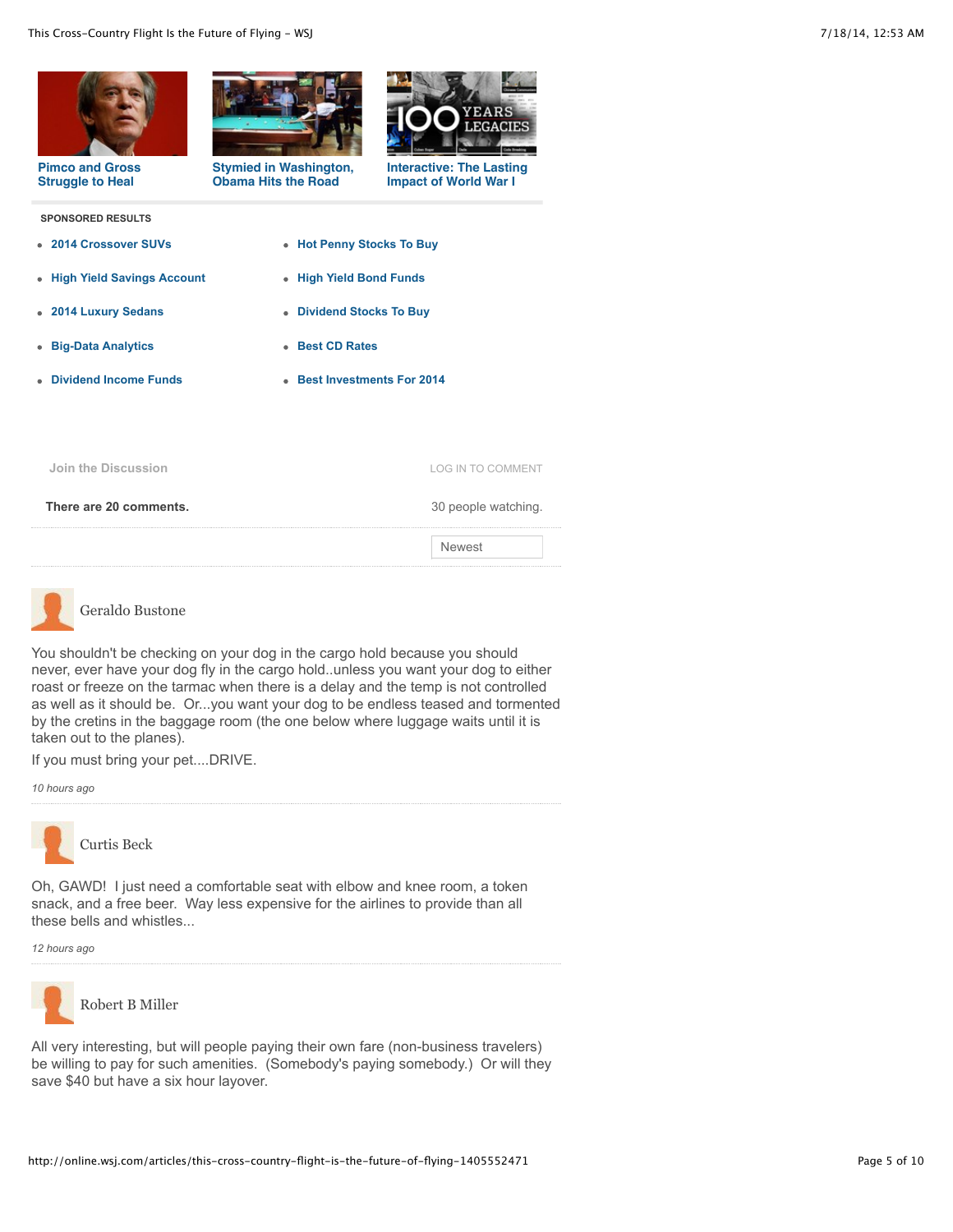Cost is still king to leisure traveler.

*12 hours ago*



[Glenn Joyce](http://online.wsj.com/user/profile/public/glennj)

Most of the aircraft designs in operation today pre-date \$4/gallon jet fuel. We're at the cusp of being able to capitalize on more efficient aircraft (B787, A320neo, B737 MAX, B777 X)

In order to operate something that consumes quantities of fuel measured in tons, airlines either need to 1) put more paying passengers in the same space or 2) get passengers to pay more for the seat they're flying in.

The coach compartment uses strategy "1" and the business and first class compartments use strategy "2".

What I find interesting and I believe what Scott is trying to bring to light is that airlines realize that mobile technology is where it's at and they are turning to what they view as an influential group of their travelers to bring capabilities to market that are novel as well as desired. Mobile places the potential for a vast amount of information to be in the consumer's hand. The trick is to bring the information that most people want in a form that they want it in.

*15 hours ago*



[Josh Uhlman](http://online.wsj.com/user/profile/public/8fffdd53-6fb4-4c7b-b20f-b9d649ac0e84)

I would like more thought put into the onboarding of passengers. Wouldn't it make sense to board from the rear of the plane, starting with window seats, progressing to middle, then the isle?

I know that premium paying customers pay more to board sooner, so maybe allow business and first class to board first. The industry is all about saving money, but as long as a jet is sitting at the gate, it's not generating revenue.

*16 hours ago*



[Luke Rouse](http://online.wsj.com/user/profile/public/eef0d5ec-1dd9-46d6-983a-d2e0f31651a8)

**@**[Josh Uhlman](http://online.wsj.com/user/profile/public/8fffdd53-6fb4-4c7b-b20f-b9d649ac0e84) The issue that would arise from onboarding more sensibly, as you suggested, has to do with the overhead bins. Many flights these days announce that, "there won't be enough space, so please check your carry-on if you can." This causes people to panic and assume there won't be enough room directly above their seat, so people put there bag in one of the first open spots they see (which would be towards the front if people in the back are being loaded first). By the time the people towards the front board, the only open overhead spots would be towards the back. Just imagine the nightmare during offboarding (is that a word?) when everyone at the front is trying to get to the back to get their bags...

*15 hours ago*

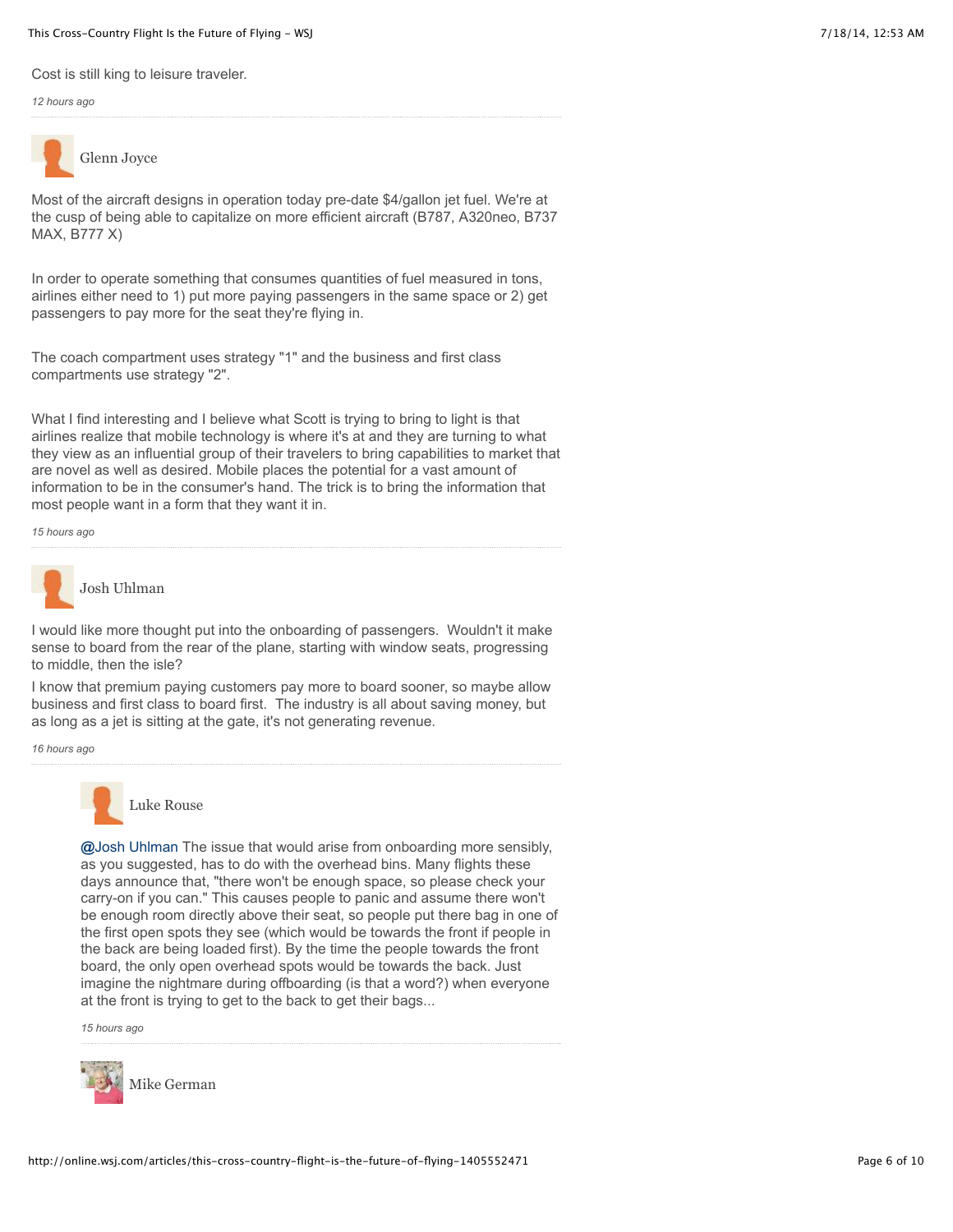**@**[Luke Rouse](http://online.wsj.com/user/profile/public/eef0d5ec-1dd9-46d6-983a-d2e0f31651a8) **@**[Josh Uhlman](http://online.wsj.com/user/profile/public/8fffdd53-6fb4-4c7b-b20f-b9d649ac0e84) The problem you highlight is one caused by the attendants' own dishonesty, purportedly in the interests of faster boarding. WRONG! Intelligent boarding practices, such as those used by SW and those airlines that board from the rear windows first, go a long way towards speeding up the process. Some well-places urgings to dawdling passengers to "step lively" would also be well-taken, as would better policing of the carry-on size limits. In short, intelligent, proactive crowd control, combined with courtesy, would go a long way.

*13 hours ago*



**@**[Luke Rouse](http://online.wsj.com/user/profile/public/eef0d5ec-1dd9-46d6-983a-d2e0f31651a8) **@**[Josh Uhlman](http://online.wsj.com/user/profile/public/8fffdd53-6fb4-4c7b-b20f-b9d649ac0e84) You're exactly right, and that's why several experiments of boarding from the rear (First and Business Class still first) toward the front for economy have failed in the past.

*13 hours ago*



@Luke Rouse That could easily be remedied by changing the overhead bin size, and/or strictly limiting/adhering to the mandatory max size for

overhead bins. People would know exactly how much space they would have available (much like they know how large their seat is going to be).

When someone purchases an airline ticket, they are also purchasing overhead and underseat storage. There \*shouldn't\* be any need to worry about carry on baggage availability.

I know, I know... in an ideal world...

*15 hours ago*



**@**[Josh Uhlman](http://online.wsj.com/user/profile/public/8fffdd53-6fb4-4c7b-b20f-b9d649ac0e84) You make a great point, each overhead would have the corresponding seat number displayed. Your way would mean when you arrived at your seat you would have your overhead open for your carry on rather than filled with someone else's who may be seated 12 rows behind you.

*14 hours ago*



**@**[Josh Uhlman](http://online.wsj.com/user/profile/public/8fffdd53-6fb4-4c7b-b20f-b9d649ac0e84) I don't think so Josh. Even if the airlines enforced their existing limits, and the bin size was larger, I don't think it would make much of a difference to board back to front.

I do think that enforcing size and weight (You can't bring in a bag you can't lift into the bin yourself unless you're a senior and then it still better not be too heavy.) limitations will go a long way to boarding far more quickly.

I wrote an article recently about carry-on at Consumer Traveler ( **[http://consumertraveler.com/columns/getting-there/new-carry-on-size](http://consumertraveler.com/columns/getting-there/new-carry-on-size-limits-causing-problems-for-some-air-travelers-this-summer/)limits-causing-problems-for-some-air-travelers-this-summer/** ) and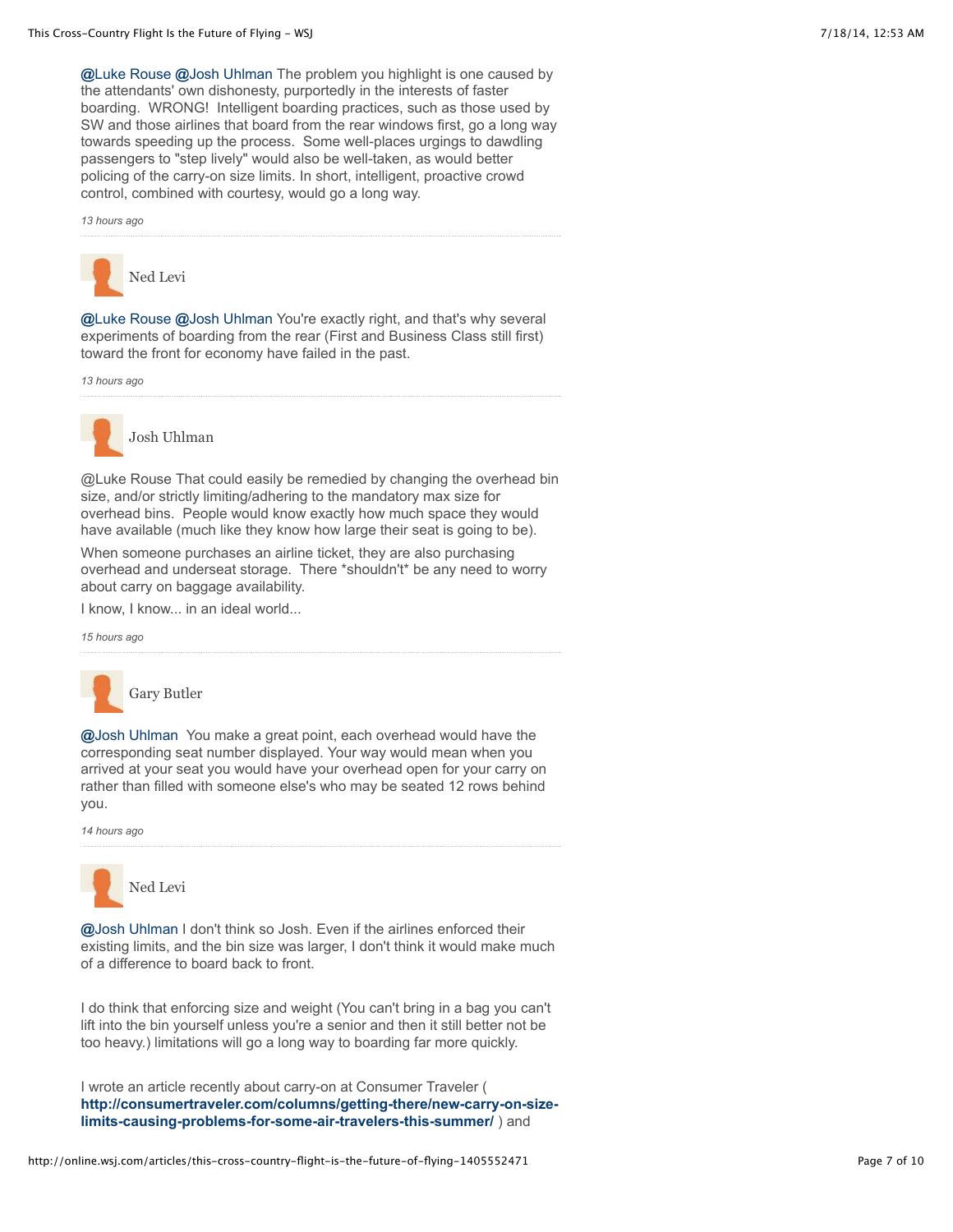among others heard back from a pilot who told me how frustrating it is for the flight crew who are trying to leave on time, when it's nothing more than oversized and overweight bags causing the bins to be loaded so slowly with constant rearranging needed holding them back.

The airlines need to enforce their carry-on rules and boarding will get much faster and easier.

*12 hours ago*



[Russ Kiekhaefer](http://online.wsj.com/user/profile/public/kiekhaefer)

If the airlines are willing to spend money on improving our experience, they could try giving us back a little of the space they have taken away.

*19 hours ago*



How about restoring a little bit of dignity and compassion for flying passengers. Requires no development, can benefit passengers with or without smartphones and does not cost a dime!

Don't know if you heard about a recent Frontier cross-country flight where they were running low on fuel and had to land somewhere in the middle. The pilot appologised and then ordered pizza for all the passengers as it was dinner time and they were delayed by couple of hours. In this case, it cost them \$300, but it was probably the best \$300 Frontier spent.

*19 hours ago*



[Douglas Levene](http://online.wsj.com/user/profile/public/792d8dd6-26e6-4e44-85e4-d0780f52fd27)

Restoring the extra inches of legroom in coach that those seats used to have would go a long way to making American Airlines tolerable.

*20 hours ago*



[jeff wagner](http://online.wsj.com/user/profile/public/jwagner42001)

An astonishing lack of innovation

*21 hours ago*



[Mary Alexander](http://online.wsj.com/user/profile/public/8718f5fe-44fd-405c-920f-fbae92da1b83)

If they just had decent coffee on planes, and more comfortable seats, then who cares what someone's dog or best friend's ex-boyfriend is doing on the plane? Waste of money, just add a few more inches of legroom.

*1 day ago*

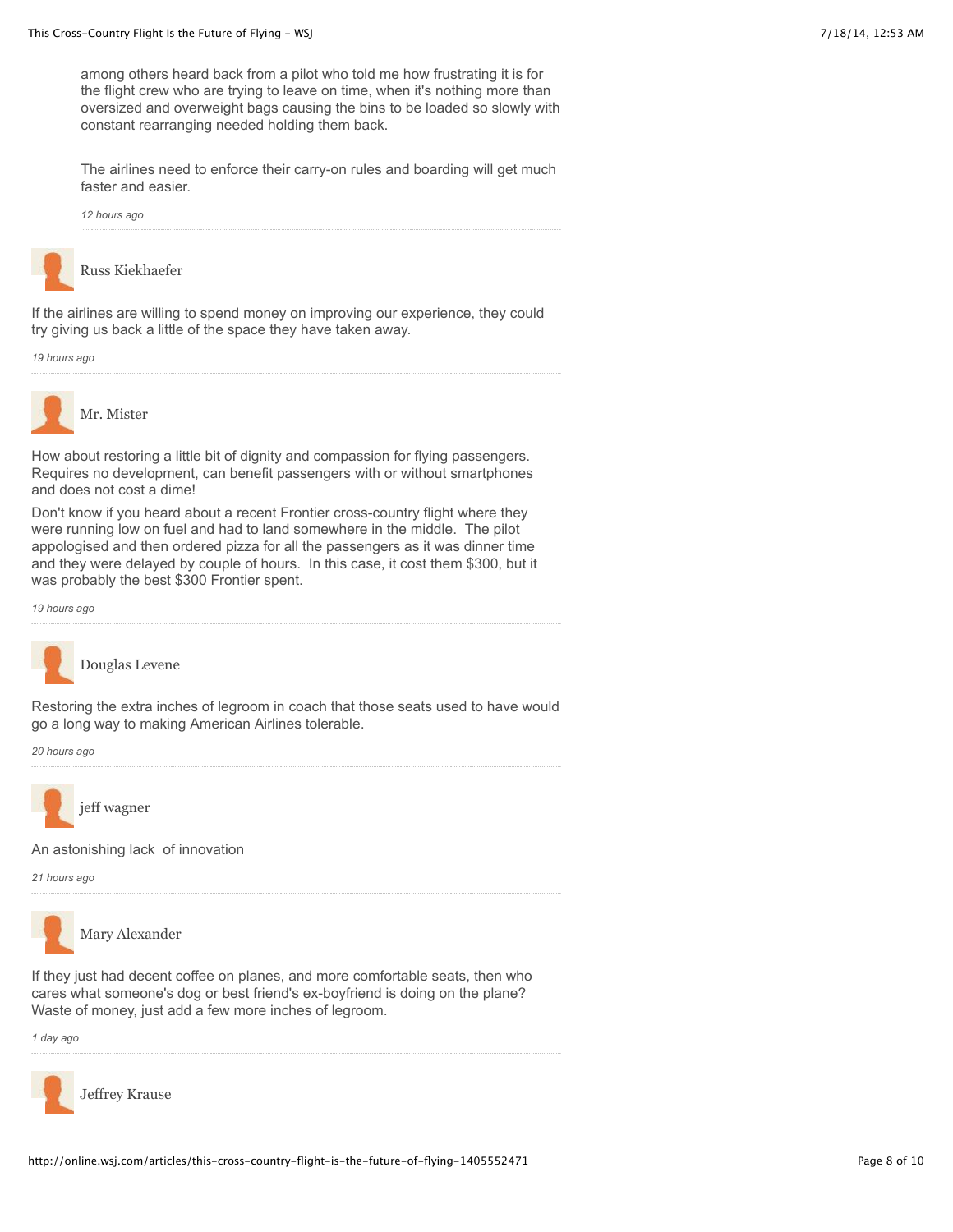The hassles with air travel are TSA (which has improved tremendously with Pre but why did it take so long), carry on space and crammed seats. How is an App going to give me more comfort when airlines are trying to shoehorn more seats into the cabin.

*1 day ago*



I didn't read of a single innovation that's not already available which would really be helpful.

For example, via TripIt, I constantly get updates on my flights about gate changes, flight delays etc., even when flying, as long as the plane has WIFI.

What the airlines really need is an RFID tag for every checked bag in every plane which won't fall off the bag and will stand up to the abuse of baggage handlers, with airline software tracking the bags and telling the airline if it fell off the belt, is sitting on the tarmac with the flight ready to leave, on the wrong flight, etc., so maybe the bag will arrive with the passenger, and a smartphone app so each passenger can scan the tags in the phone and follow the bag's progress too.

As to Mr. Cagnazzi's carry-on idea, better the airlines should stop allowing those hugely oversized duffles and other carry-ons on the plane, which don't come close to meeting their size regulations, and the overhead bins will magically have adequate room.

*1 day ago*



**@**[Ned Levi](http://online.wsj.com/user/profile/public/NedLevi) There will be more RFID tags in the future -- placed on the passengers to herd them properly to their seats prior to the flight, to the bathroom during their flight, and off the plane to luggage retrieval after their flight.

*1 day ago*



**@**[Sy Corenson](http://online.wsj.com/user/profile/public/Corenson) **@**[Ned Levi](http://online.wsj.com/user/profile/public/NedLevi) I love it, RFID tags on passengers!

*12 hours ago*